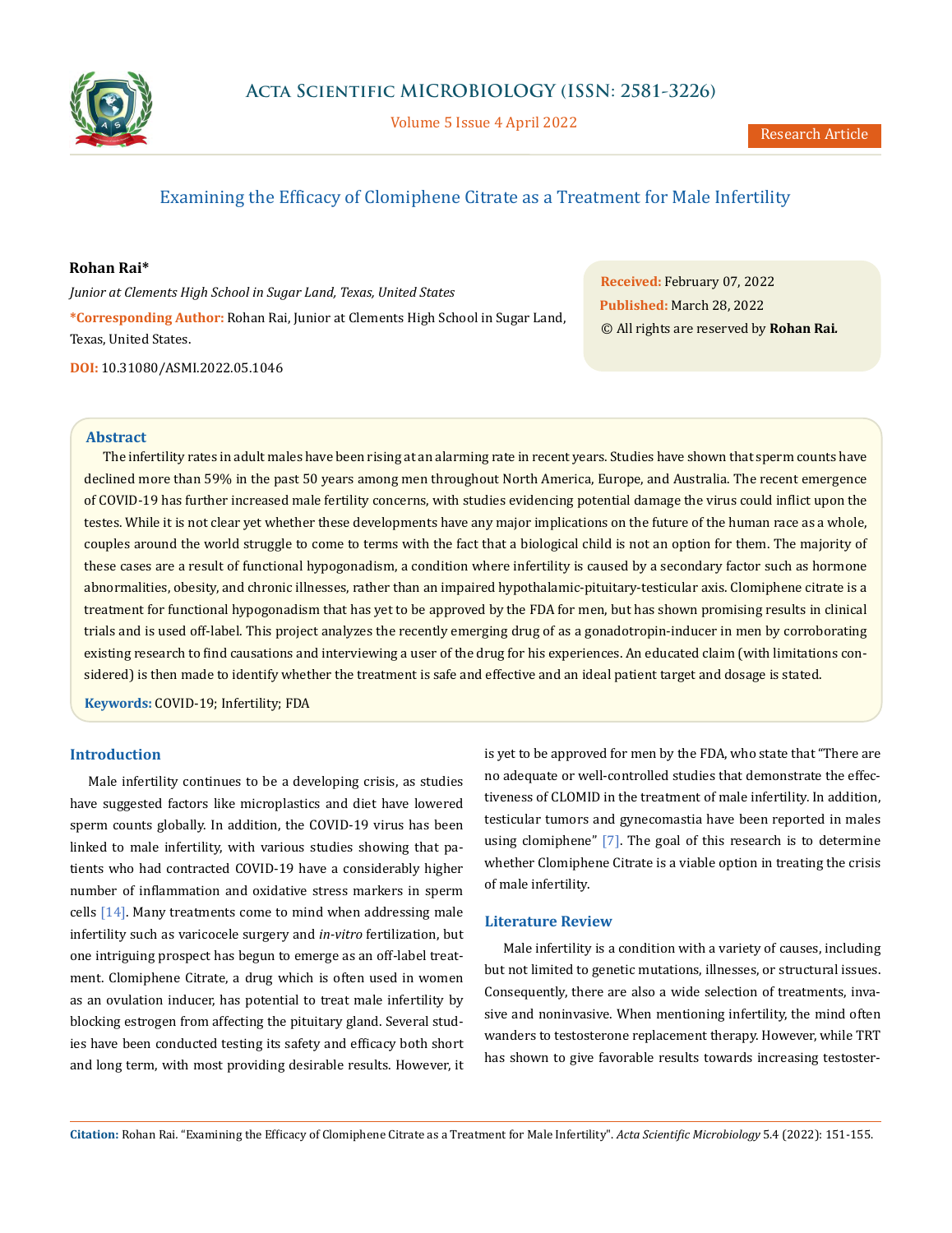one levels, it is shown to have adverse effects on fertility, due to its indirect suppression of gonadotropin-releasing hormones [23]. This suppression of GnRH halts the production of follicle-stimulating hormones and luteinizing hormones, which signal sperm and testosterone production in the testes, respectively. A recently emerging treatment that encourages the increase of both testosterone levels and sperm quality is clomiphene citrate. One of the most intriguing characteristics of clomiphene therapy (clomid) is that it does not suppress gonadotropin hormones due to its identification as a selective estrogen receptor modulator (antagonistic). Because it blocks estrogen receptors, it also blocks the handicaps of estrogen on FSH and LH, which consequently improves spermatogenesis and testosterone production.



**Figure 1:** This is a visual of clomiphene's obstruction of estrogen receptors to produce LH (FSH prod. not displayed) [16].

Considering these circumstances, clomiphene is most effective in the setting of men with low testosterone, low sperm counts, and low gonadotropin levels. Another important detail to note is that the use of clomiphene can only be administered in men with an operative hypothalamic-pituitary-gonadal axis, and will not be effective in men with organic hypogonadism  $[12]$ . Furthermore, patients with already sufficient FSH and LH levels will not experience significant results from CC, owing to the fact that CC relies on improved gonadotropin production to stimulate fertility and hormone production.

One lingering concern with clomiphene are the side effects, which include gynecomastia, visual abnormalities, irritability, and headaches [9]. Reports of deep vein thrombosis and other thromboembolic complications have emerged in women that underwent CC therapy, possibly due to hypercoagulation from the abnormal hormone activity  $[2]$ . However, it is unclear if these same complications can arise in men. Nevertheless, it is safe to assume that patients with a history of thromboembolic conditions should stay wary of SERMs like CC. The largest study yet on the efficacy of the drug features the study mentioned earlier, in which 400 hypogonadal patients went through CC treatment with 280 taking it for less than 3 years, and 120 taking it for more. The vast majority experienced eugonadism and improved testosterone levels, and a slightly smaller majority experienced improved sexual symptoms. The side effects reported in this drug were minimal, and included impairments such as blurred vision, changes in mood, and breast tenderness. There were no significant adverse effects in any patients that warranted a cessation of the treatment/dosage [10]. Moreover, all these details proved to be consistent in both the long and short-term patients. While 3 years is a relatively short period to be considered long term, the project was a relative success in solidifying CC as a remedy for low testosterone levels from hypogonadism, and in the context of this paper, it provided valuable data on the side effects clomiphene can induce. However, it failed to give definitive data on its effects on sperm counts, although patients reported larger testes size.

Many other studies proved a consistent improvement in testosterone production as well as gonadotropin production. In one, 32 prospective fathers were treated with CC for 6-12 months for idiopathic oligospermia, and 13 pregnancies occurred [17]. Another study involving 76 men proved that an average pretreatment testicular volume of less than 14 mL and an LH level of less than 6 IU/mL are adequate forecasters of a desirable response to  $CC$  [13]. For reference, the average testicular volume in men is around 20 mL, and average LH levels range from 1.24 to 7.8 IU/mL [3]. Another case involving a 34-year-old man treated with clomid for low sperm counts presented some helpful insight on CC's side effects, as the man experienced extreme mood changes and anxiety while on the drug [15]. Following termination of the treatment, he experienced a resolution of the effects just one week later. This kind of account regarding extreme side effects is not uncommon. Another considerable detail regarding the effects clomid has on various bioprocesses includes the rise in sex hormone-binding globulin (SHBG) that clomiphene can induce, which was proved by a study

**Citation:** Rohan Rai*.* "Examining the Efficacy of Clomiphene Citrate as a Treatment for Male Infertility". *Acta Scientific Microbiology* 5.4 (2022): 151-155.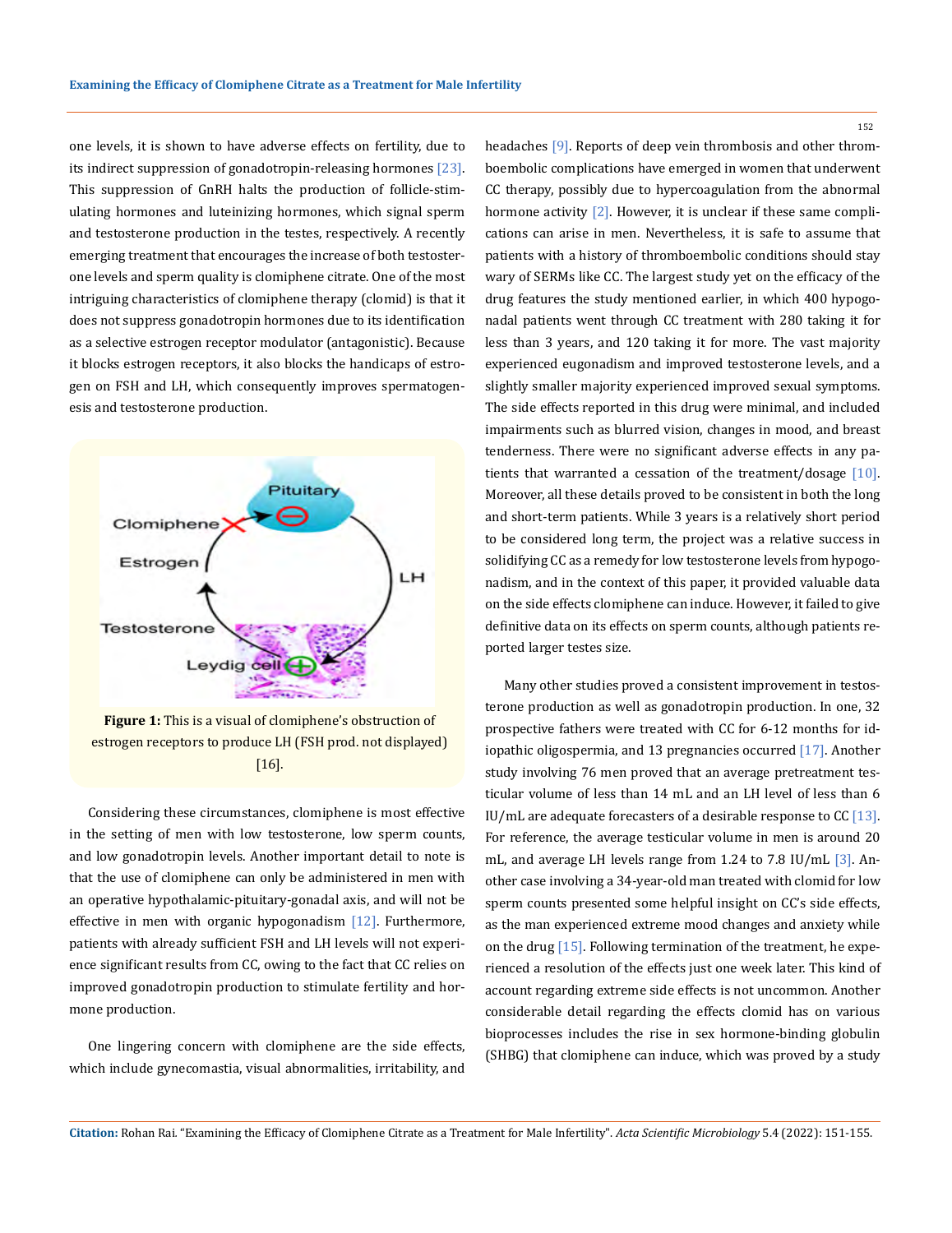involving 10 oligozoospermic men and 6 normospermic men  $[11]$ . High SBGH levels can actually be detrimental to the amount of testosterone actually used by the body (bioavailable T), because, in men, 45-65% of testosterone in the blood is bound to SHBG  $[3]$ . This would explain why many men on clomiphene see a large spike in their testosterone levels on paper, but fail to experience significantly improved sexual symptoms.

# **Limitations**

Concerns with this treatment's existing data start with the fact that there are no standards for the optimal dosage due to the FDA's reluctance. Studies show that a dosage between 12.5 and 400 milligrams a day would be sufficient, but that is a relatively large range [21]. This forces doctors to use their best judgment on the matter. Existing research, while showing some positive results, has lacked a clear description of the research participants. The description of the population is often broad, and the studies have failed to distinguish members with functional hypogonadism, organic hypogonadism, abnormal sperm counts, and other hormonal conditions. This is a significant limitation, as patients with organic hypogonadism often have a severely hampered hypothalamic–pituitary–testicular axis, and generally suffer from permanent hypogonadism and infertility  $[6]$ . The majority of studies also often fixate on the hypogonadism and testosterone production aspect of the drug and rarely discuss its efficacy on sperm production and fertility, and the few studies that do report on spermatogenesis are often decades old. Clomid therapy has potential as a treatment for male infertility, but more research needs to be done regarding its safety. Additionally, medical professionals owe to patients to formulate an efficient and formal treatment that would guarantee patients that they are getting the most out of clomiphene that they possibly can, especially considering that doctors are already prescribing their patients the drug off label.

#### **Methodology**

To gain a better understanding of how clomiphene can treat male infertility, a 38-year-old man suffering from oligospermia was interviewed. He and his wife are trying for a 3rd baby, and in midst of this he was prescribed clomiphene citrate. The interview was conducted utilizing direct messages for anonymity purposes, and the participant was informed on the risks and benefits of the study. The expectation is that lab testosterone results will come back generally positive, but its effects on male infertility and sexual symptoms will be mixed.

### **Interview**

The first question asked was the amount of dosage the patient was prescribed of the drug. It turned out to be 50 mg taken Mondays, Wednesdays, and Fridays, which seems to be the agreed upon dosage for most patients, give or take 15-25 milligrams. The patient began treatment on April 1<sup>st</sup>, 2021. On March 15<sup>th</sup>, around 2 weeks before beginning treatment, sperm concentration was measured at 3.4 million, and volume measured at 3.9 milliliters. Just around 4 months after beginning treatment, on a July  $15<sup>th</sup>$  test, concentration shot up to 27.5 million, which is a significant improvement. In addition, during this time testosterone levels rose from around 150 to 450. Sexual symptoms such as libido improved, however any improvements of low testosterone symptoms are unclear due to the lack of data prior to treatment. In addition, motility had improved 34% since treatment as discovered from the July 15<sup>th</sup> SA. Another notable improvement in sperm quality was the decrease in DNA fragmentation, which is a term for the abnormalities and "breaks" in a sperm's genetic material, which can delineate the difference between fertile and infertile men. Recent fragmentation rates read at 13 percent, which is a considerable drop from 38 percent in previous SAs. The patient also described side effects as "minimal," stating high libido and sexual frustration as a minor detriment. In the patient's own words, "While it doesn't help every man (no single fertility treatment has been shown to), there are a group of men who benefit significantly from it. So you throw [mud] at the wall and hope some sticks".

#### **Findings**

Regarding the improved DNA fragmentation, it could be a result of decreased caspase activity (apoptosis/cell death) brought on by the increase in gonadotropin production. For more context, a study was conducted in which 53 men suffering from heightened DFI values went through FSH therapy, with the average fragmentation rate reduced by a significant six percent  $[19]$ . In addition, sperm production takes around 2 months, and consequently, this is the amount of time that it takes for results to show up in men undergoing fertility treatment. This lines up with the timeframe for the patient above in regards to sperm improvement, which is a positive sign. Another detail to note is the patient's increased testicular volume. There have not been any decisive studies conducted proving supplements can increase testicular volume, barring one study detecting a link between fish oils and volume (patient stated his diet was low in omega 3s) [22]. Therefore, this improvement can be

**Citation:** Rohan Rai*.* "Examining the Efficacy of Clomiphene Citrate as a Treatment for Male Infertility". *Acta Scientific Microbiology* 5.4 (2022): 151-155.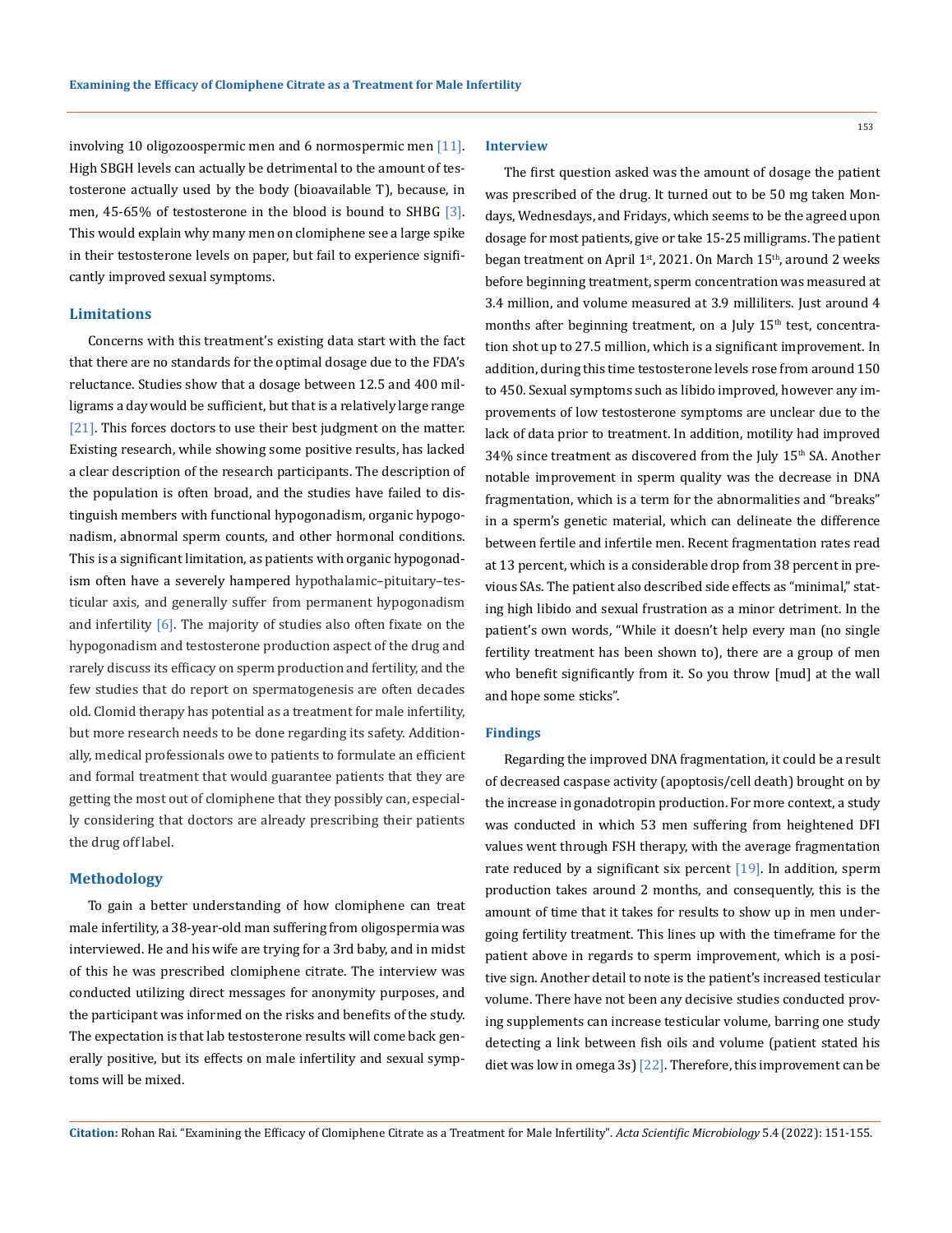attributed to CC, which is a noteworthy piece of evidence verifying clomid's effect on the patient's spermatogenesis. The 200 percent increase in testosterone levels can also be accredited to clomid, as an improvement of that magnitude is unlikely to be caused by dietary improvements. To summarize, the patient's results mostly agreed with the initial hypothesis, which is that clomid is a suitable drug for patients with both SECONDARY fertility issues and low testosterone, with minimal side effects for the majority of patients.

### **Discussion and Conclusion**

Before making any assertions, the limitations and additional factors must be considered. While the participant's fertility and testosterone levels improved significantly, many changes to his diet and lifestyle were made concurrently with his treatment, which include vitamin supplements and better care of his body. The patient also suffered from Covid in November of 2020, which can potentially affect sperm quality. The most evident limitation was the limited sample size of just one interviewee. While the data of this person did not provide adequate data to make a convincing claim, it provided a valuable experience to add on to other clinical data on the topic to further advance research on the complex topic of infertility. Existing research coupled with various case studies including this one leads to the conclusion that clomid is generally a safe treatment for men that should be in contention for FDA approval. Its testosterone benefits have been proven by numerous clinical studies due to its assistance with the production of luteinizing hormone, and while its sperm benefits vary between men, the cheap and simple administration of the drug combined with its largely minimal drawbacks make for a promising treatment. One factor that can greatly influence the drug's efficacy on fertility is the patient's initial gonadotropin levels, as a patient with already improved FSH levels will not experience CC's main benefit. Patients with congenital/acquired testicular damage will not be helped by CC. A dosage of 25-50 mgs should be taken a few days a week by men, depending on the severity of their condition. Clomiphene can and should (in some cases) be taken alongside other treatments to maximize improvements, such as anastrozole to combat the high estradiol counts that come with CC treatment. For these reasons, a patient trying for a child with functional hypogonadism/idiopathic oligoasthenoteratozoospermia with low testosterone levels should be a candidate for clomiphene.

# **Acknowledgements**

Thanks go out to my mentor, Ayank Maiti, and RMS director Aatmi Mehta, for being flexible and guiding me through the process. Acknowledgements also go out to my advisor for helping me clarify my assertions and data, and the anonymous interviewee who provided the paper with his valuable experiences.

#### **Author**

Rohan Rai is a junior at Clements High School in Sugar Land, Texas. He has an interest in the field of medicine, endocrinology, and epidemiology. He hopes to explore all areas of the field in hopes of one day becoming a physician and helping those around him.

#### **Bibliography**

- 1. [Asakura. \(n.d.\). "Reduction of increased sperm DNA fragmen](https://www.fertstert.org/article/S0015-0282(11)01985-6/fulltext)[tation index using low-dose clomiphene citrate treatment](https://www.fertstert.org/article/S0015-0282(11)01985-6/fulltext)  [among infertile males". 96.3 \(2011\).](https://www.fertstert.org/article/S0015-0282(11)01985-6/fulltext)
- 2. Benshushan A., *et al*[. "Ovulation induction with clomiphene ci](https://pubmed.ncbi.nlm.nih.gov/8582509/)[trate complicated by deep vein thrombosis. European journal](https://pubmed.ncbi.nlm.nih.gov/8582509/)  [of obstetrics, gynecology, and reproductive biology".](https://pubmed.ncbi.nlm.nih.gov/8582509/) *European [Journal of Obstetrics and Gynecology and Reproductive Biology](https://pubmed.ncbi.nlm.nih.gov/8582509/)*  [62.2 \(1995\): 261-262.](https://pubmed.ncbi.nlm.nih.gov/8582509/)
- 3. [Burgess. "Luteinizing hormone \(LH\) test: Uses, ranges, and re](http://www.medicalnewstoday.com/articles/324122)sults". *[Medical News Today](http://www.medicalnewstoday.com/articles/324122)* (2019).
- 4. [Charlotte. "Does testosterone therapy make you sterile? The](http://www.bodylogicmd.com/blog/does-testosterone-therapy-make-you-sterile-the-truth-about-preventable-male-infertility/)  [truth about preventable male infertility".](http://www.bodylogicmd.com/blog/does-testosterone-therapy-make-you-sterile-the-truth-about-preventable-male-infertility/) *BodyLogicMD* (2019).
- 5. [Cilingir. "Pulmonary embolism associated WITH Clomiphene](https://turkthoracj.org/en/pulmonary-embolism-associated-with-clomiphene-citrate-in-a-young-woman-131506)  citrate in a young woman". *[Turkish Thoracic Journal](https://turkthoracj.org/en/pulmonary-embolism-associated-with-clomiphene-citrate-in-a-young-woman-131506)* 20.1 [\(2019\).](https://turkthoracj.org/en/pulmonary-embolism-associated-with-clomiphene-citrate-in-a-young-woman-131506)
- 6. Corona G., *et al*[. "Treatment of Functional Hypogonadism](https://pubmed.ncbi.nlm.nih.gov/31496147/)  [besides Pharmacological Substitution."](https://pubmed.ncbi.nlm.nih.gov/31496147/) *The World Journal of [Men's Health, U.S. National Library of Medicine](https://pubmed.ncbi.nlm.nih.gov/31496147/)* 38.3 (2020): [256-270.](https://pubmed.ncbi.nlm.nih.gov/31496147/)
- 7. FDA Clomid (Clomiphene Citrate) Tablets Label. (n.d.).
- 8. [Grossmann M and Matsumoto A M. "Perspective on middle](https://academic.oup.com/jcem/article/102/3/1067/2919025)[aged and older men with functional hypogonadism: Focus](https://academic.oup.com/jcem/article/102/3/1067/2919025)  [on holistic management".](https://academic.oup.com/jcem/article/102/3/1067/2919025) *OUP Academic* 102.3 (2017): 1067- [1075.](https://academic.oup.com/jcem/article/102/3/1067/2919025)
- 9. Herzog B J., *et al*[. "Clomiphene citrate for MALE Hypogonad](http://www.liebertpub.com/doi/10.1089/andro.2020.0005)[ism and INFERTILITY: An updated review". Mary Ann Liebert,](http://www.liebertpub.com/doi/10.1089/andro.2020.0005)  [Inc., publishers \(2020\).](http://www.liebertpub.com/doi/10.1089/andro.2020.0005)